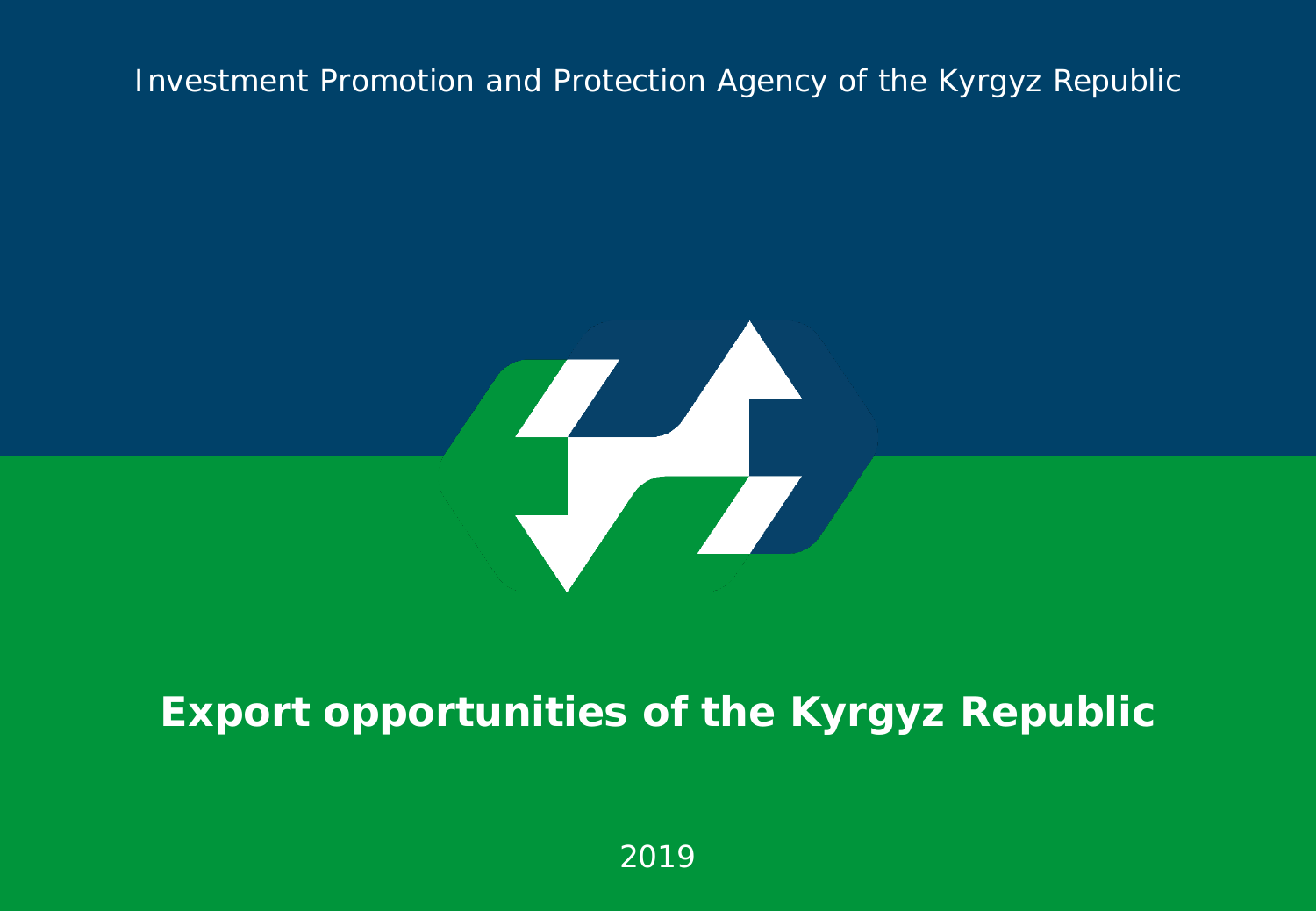

## EXPORT OF THE KYRGYZ REPUBLIC

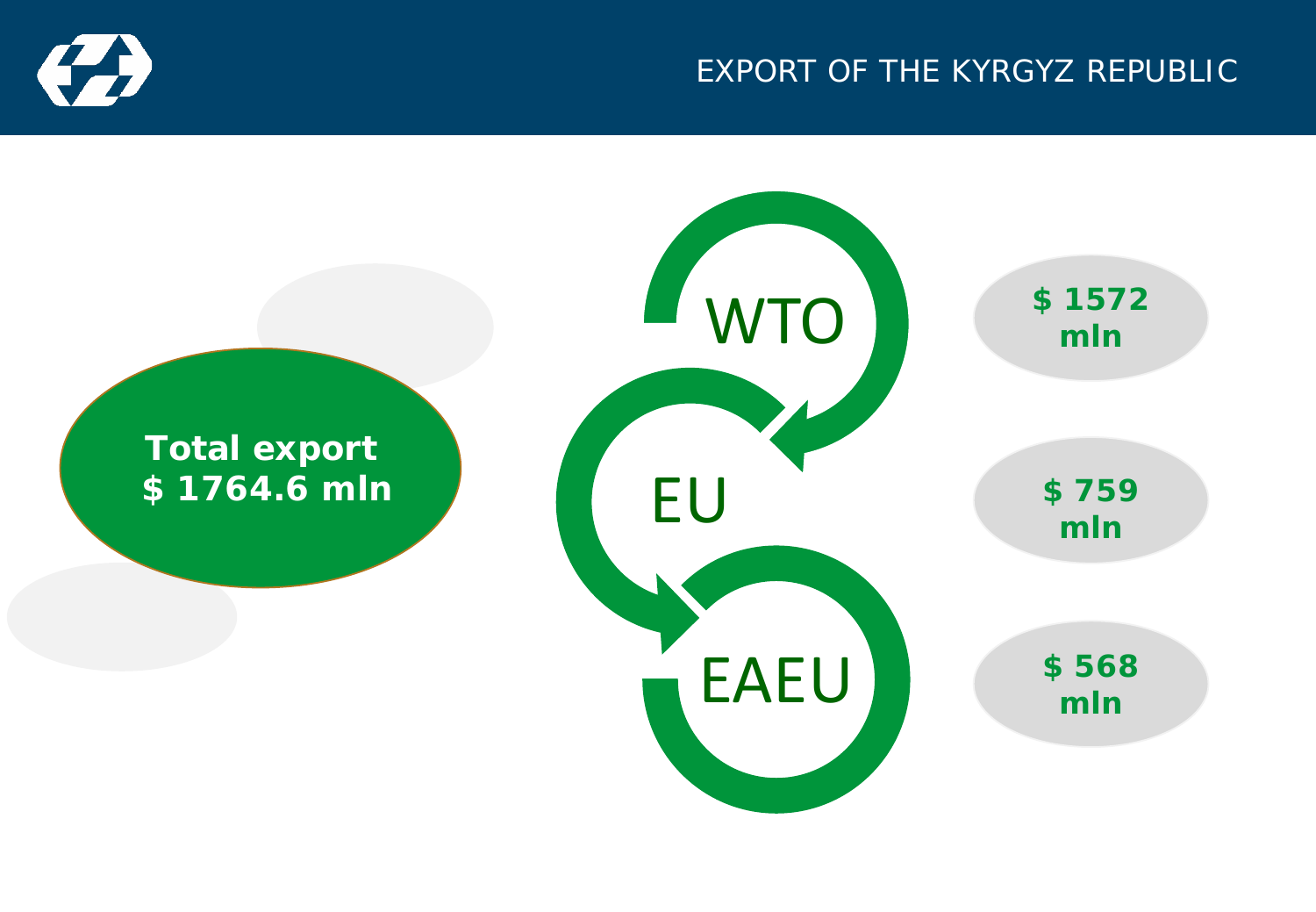

## TOP-10 IMPORT COUNTRIES TO THE KYRGYZ REPUBLIC

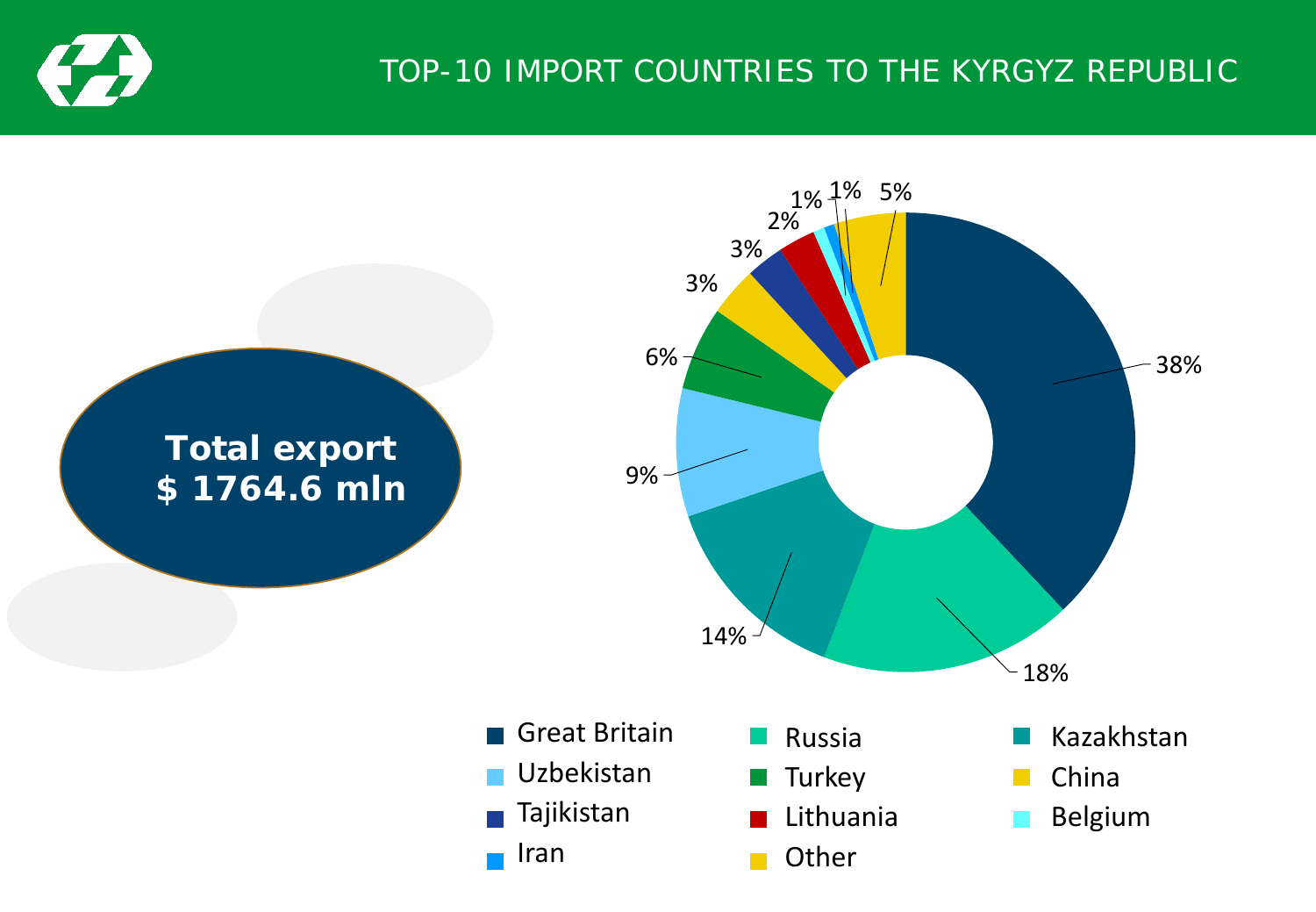

#### EXPORT PRODUCTS OF THE KYRGYZ REPUBLIC (\$ MILLION)

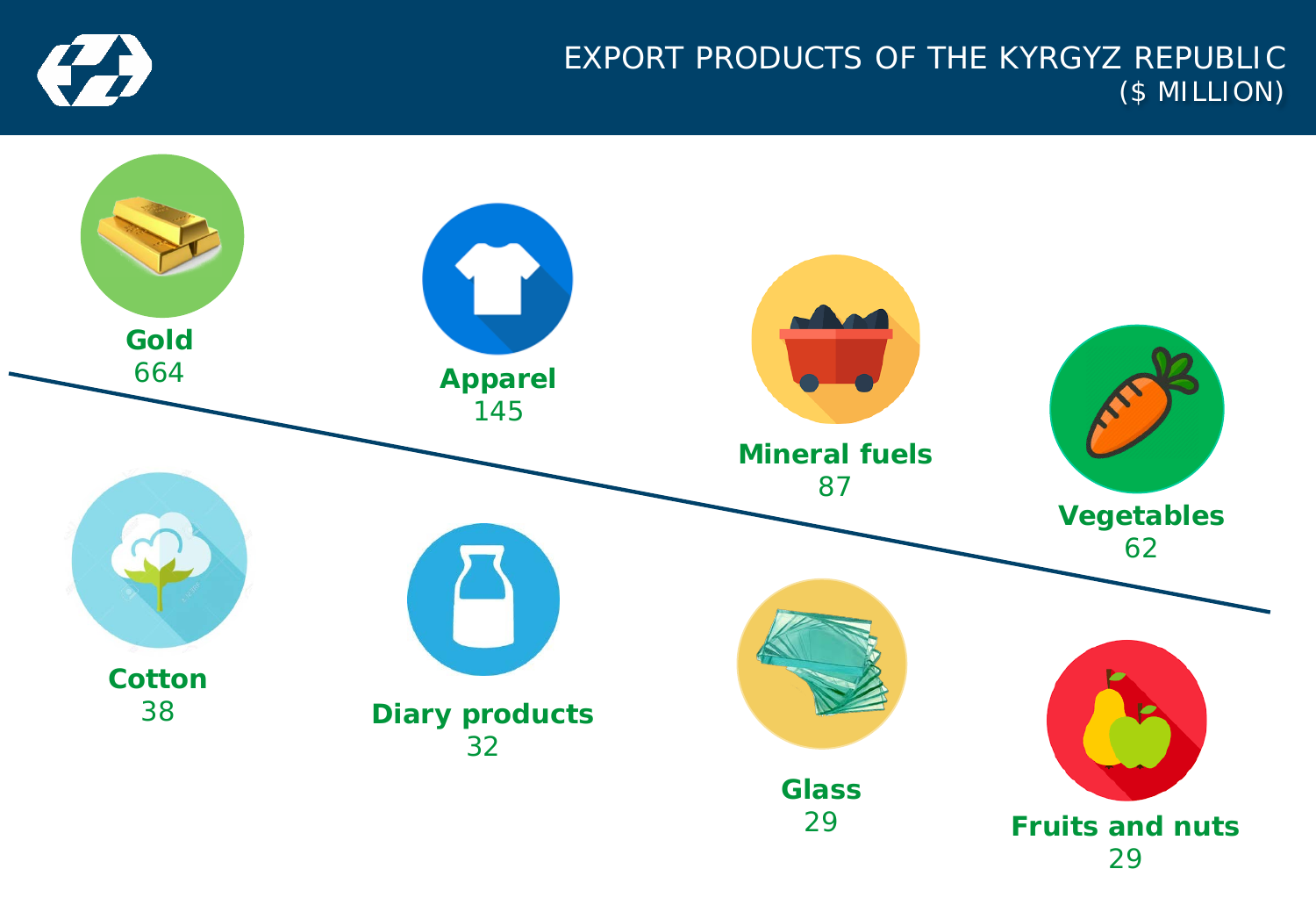

#### PREFERENTIAL TRADING TREATMENT: EAEU COUNTRIES



- >180 million consumers
	- 5 countries
- 0% custom duty

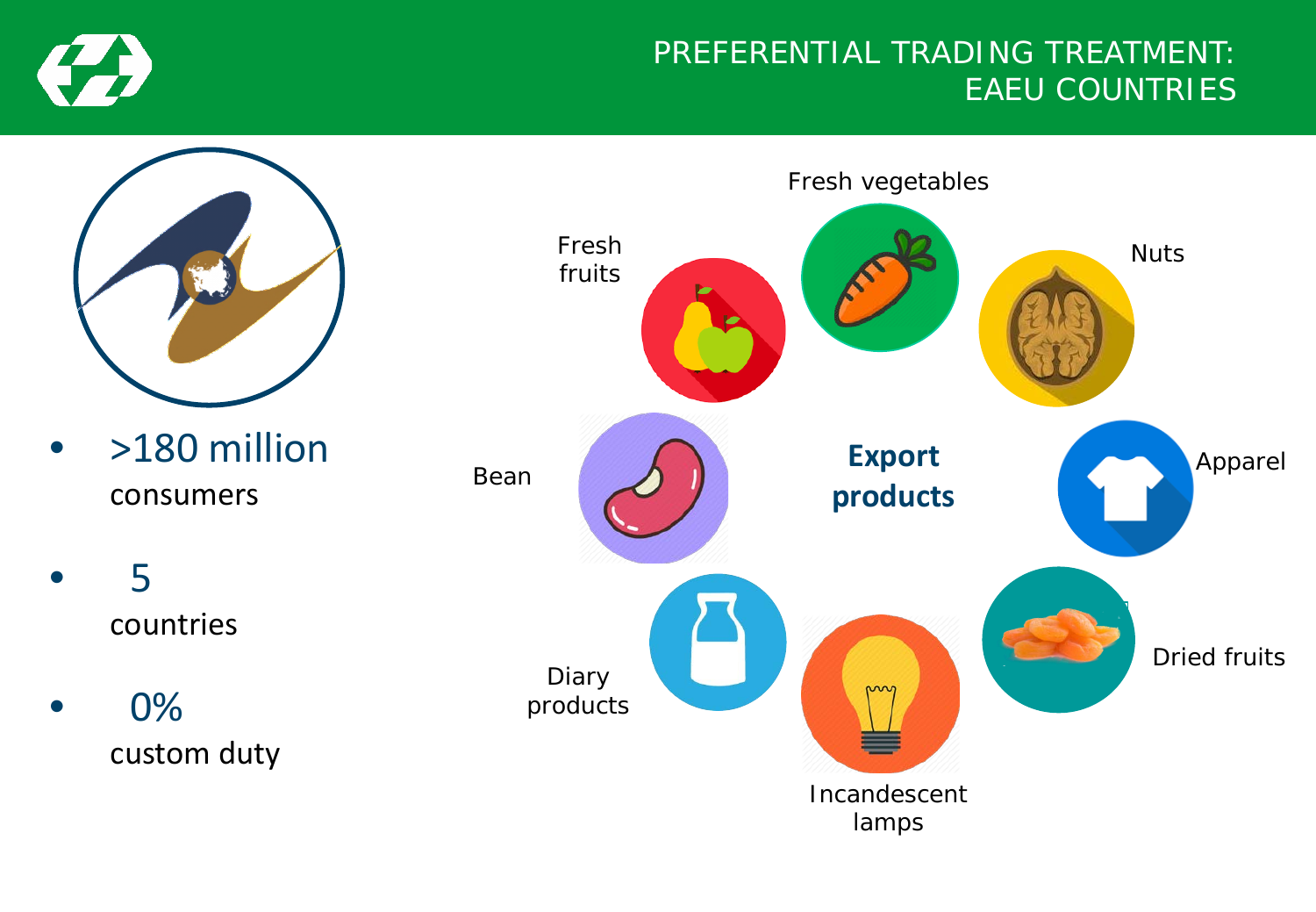

#### PREFERENTIAL TRADING TREATMENT: EAEU COUNTRIES



- >180 million consumers
- 5 countries
- 0% custom duty

Dynamics of exports to the EEU countries

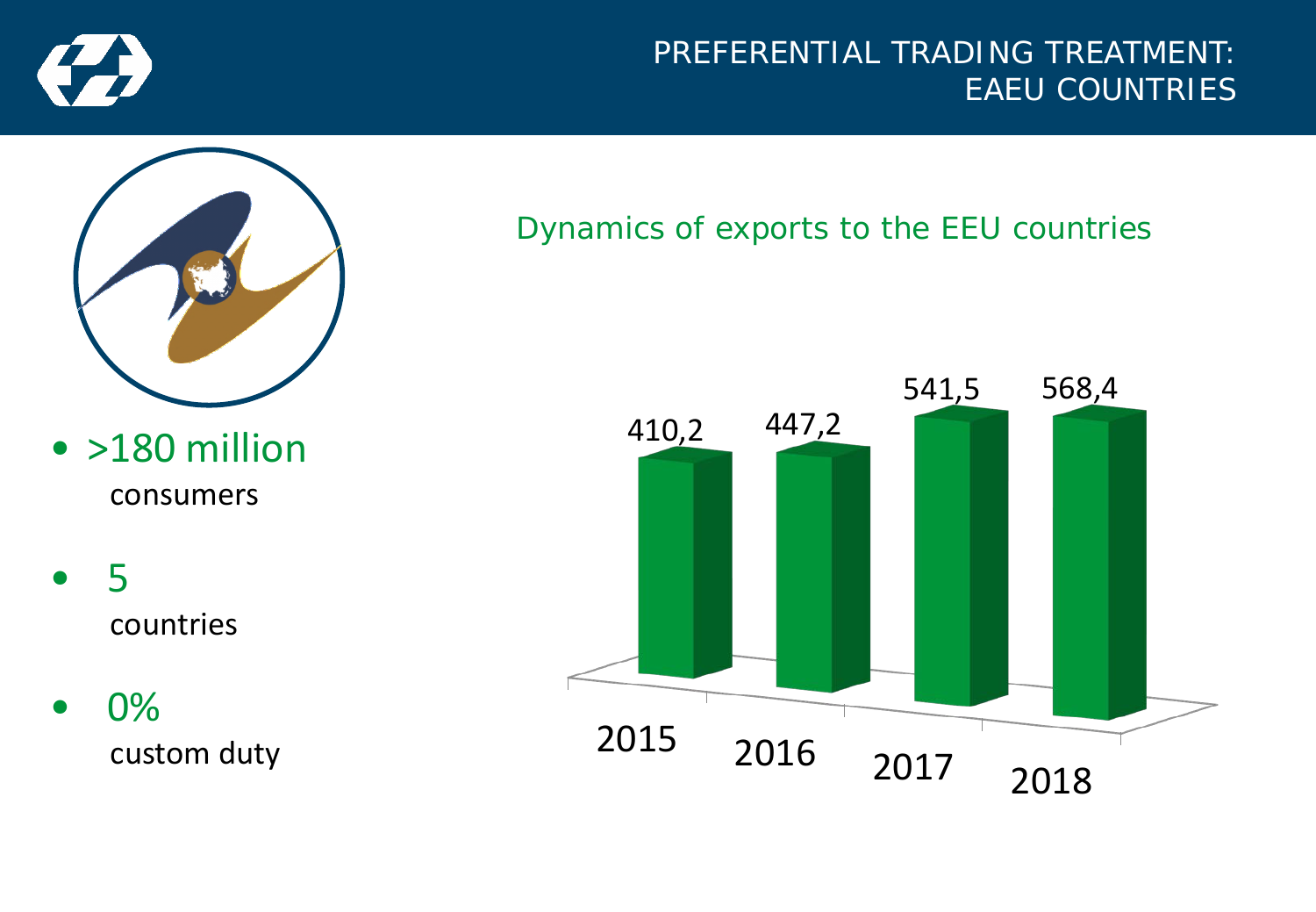

#### PREFERENTIAL TRADING TREATMENT: EU COUNTRIES



Sri Lanka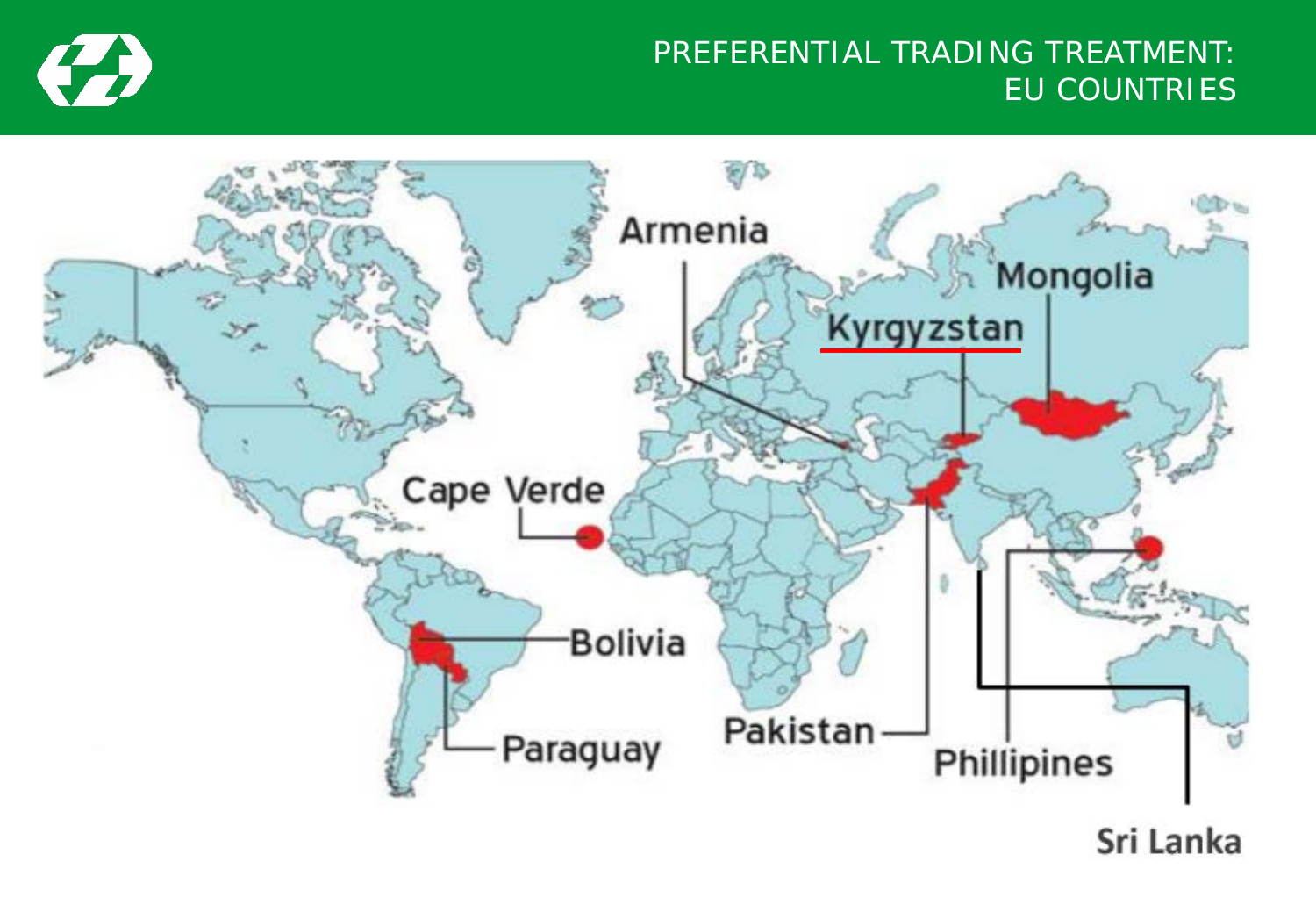

#### PREFERENTIAL TRADING TREATMENT: EU COUNTRIES



custom duty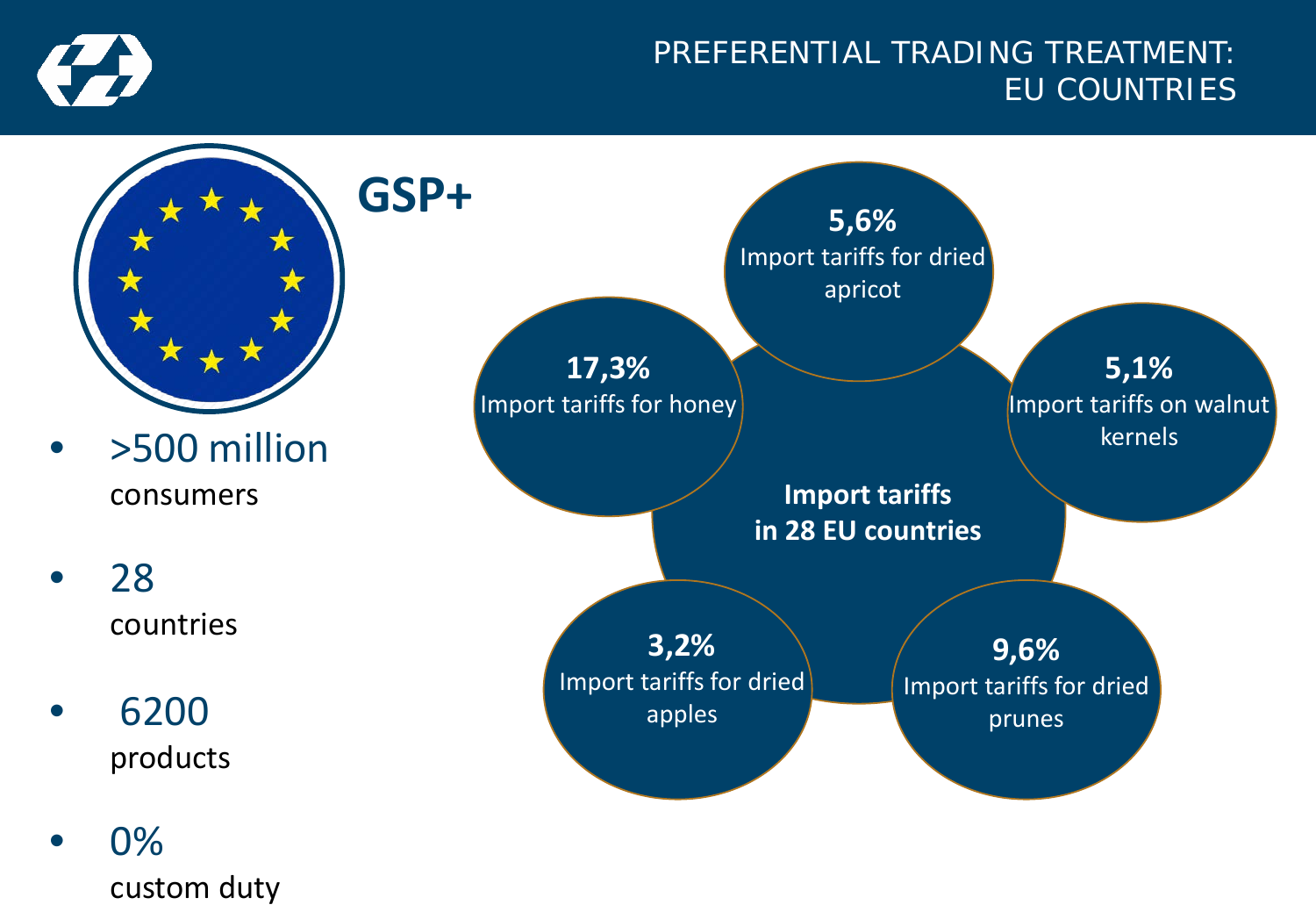

## PREFERENTIAL TRADING TREATMENT: EU COUNTRIES



custom duty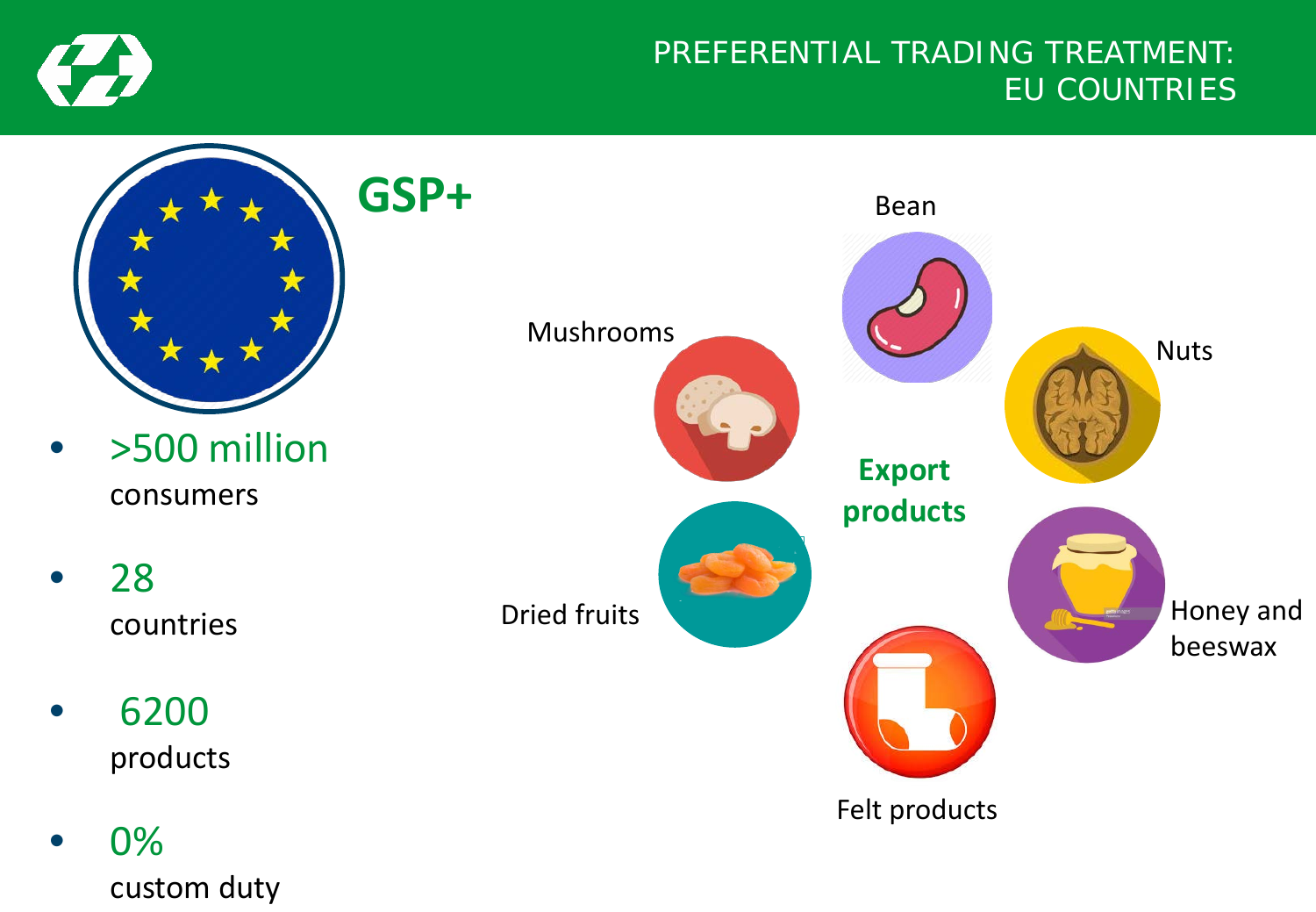

### EXPORT DYNAMICS WITH GSP + EU APPLICATION 2017 (MILLION EURO)

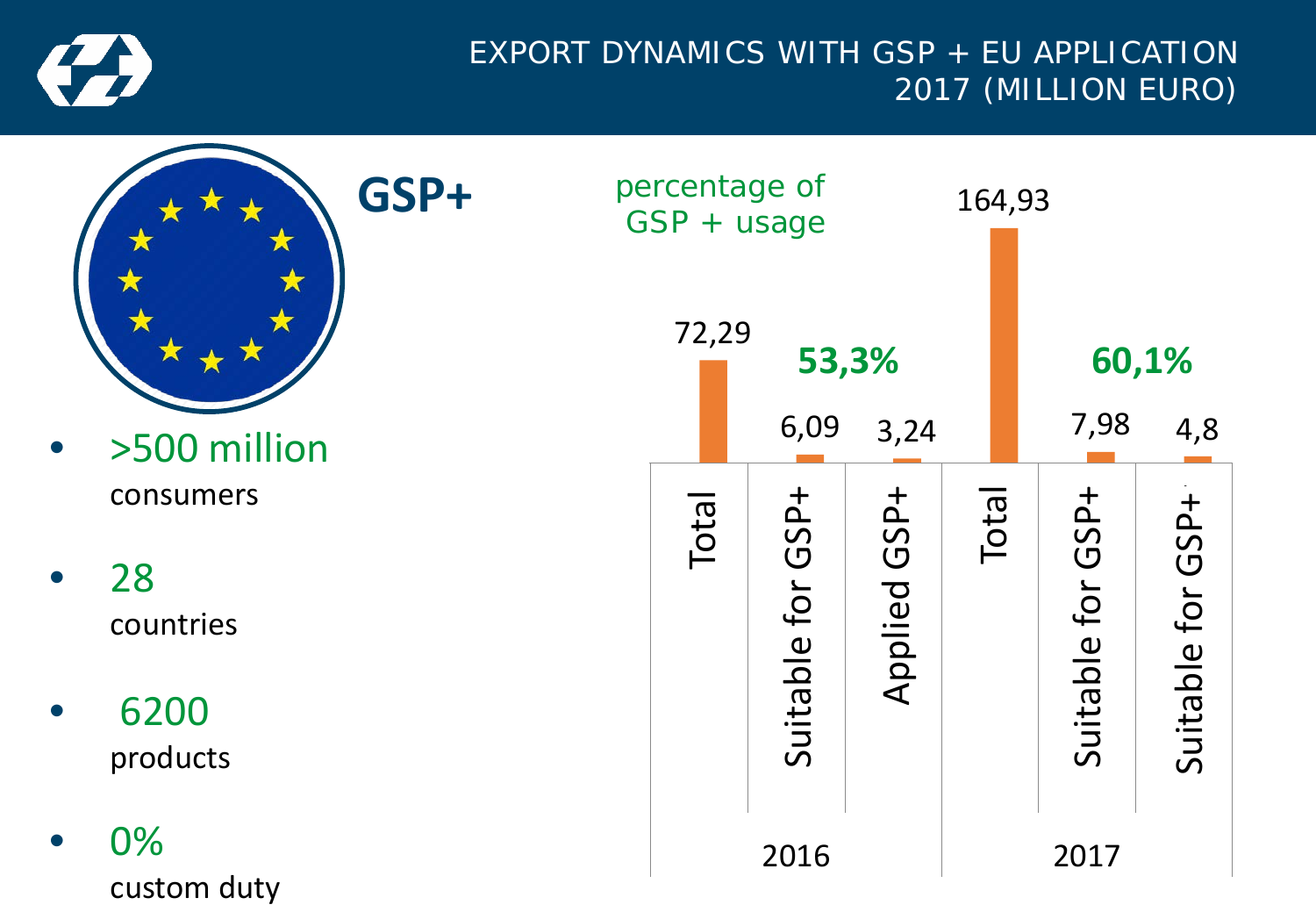

## EXPORT DYNAMICS WITH GSP + EU APPLICATION 2017 (MILLION EURO)

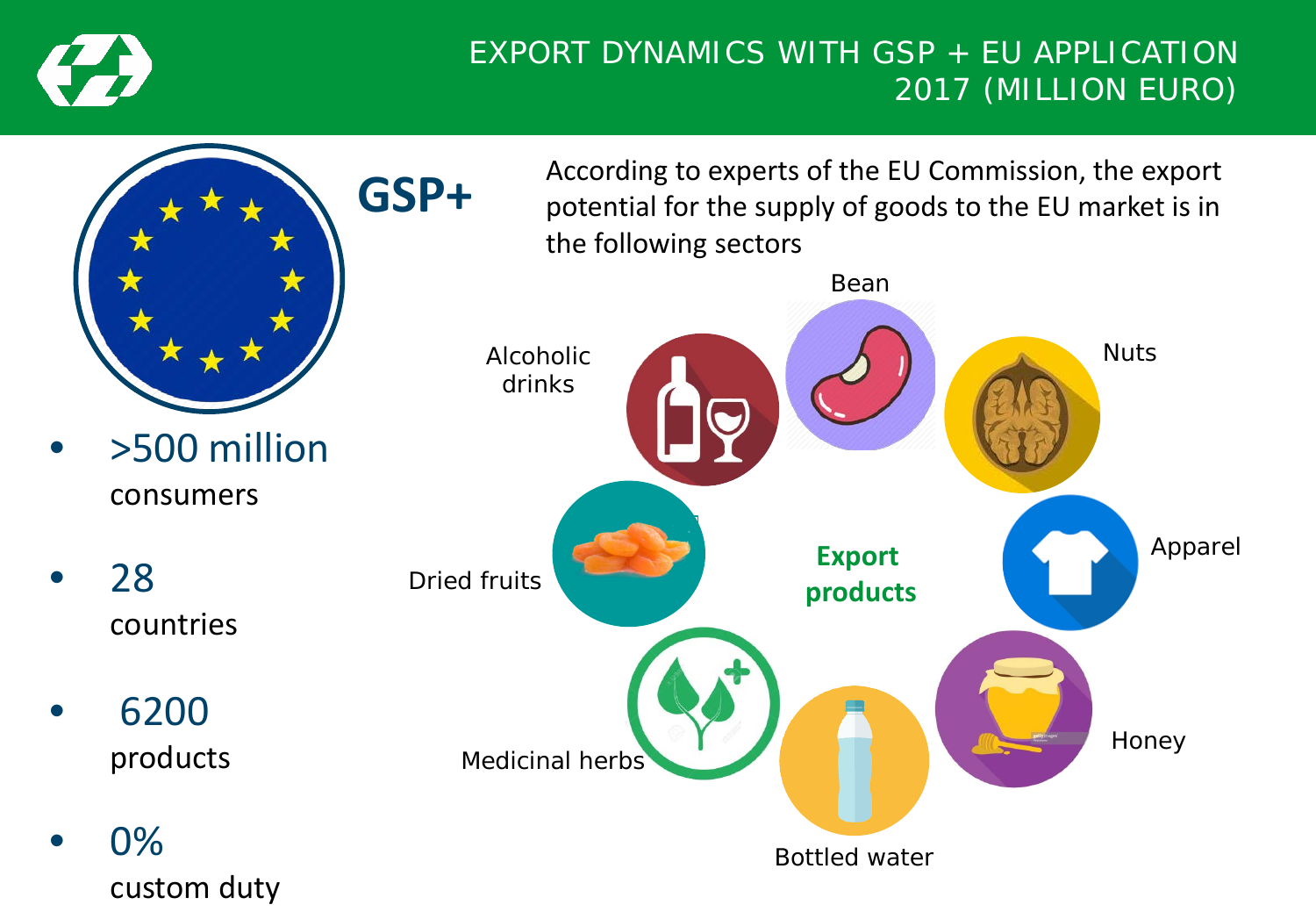

#### PREFERENTIAL TRADING TREATMENT: USA

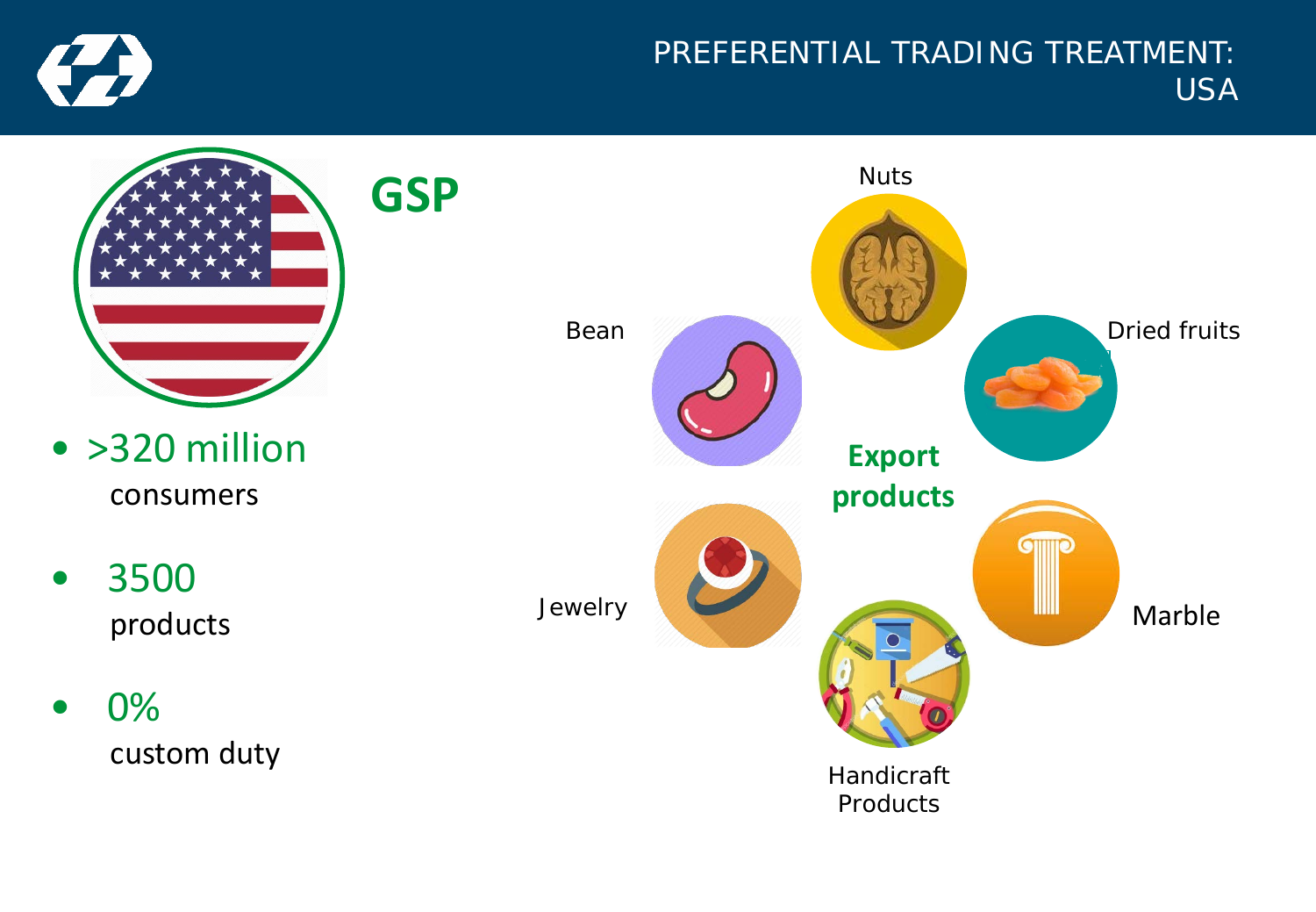

#### PREFERENTIAL TRADING TREATMENT: USA



- > 320 million consumers
- 3500 products

• 0% custom duty *An example of the advantages of using the United States GSP when exporting souvenirs, for example, national flags*

- HTS (US Harmonized Rate) 6307.90.98
- MFN rate of duty 7%
- Importers pay 0% for GSP imports from Kyrgyzstan
- With a price of **\$ 8 / flag**, buyers can save **56 cents per flag**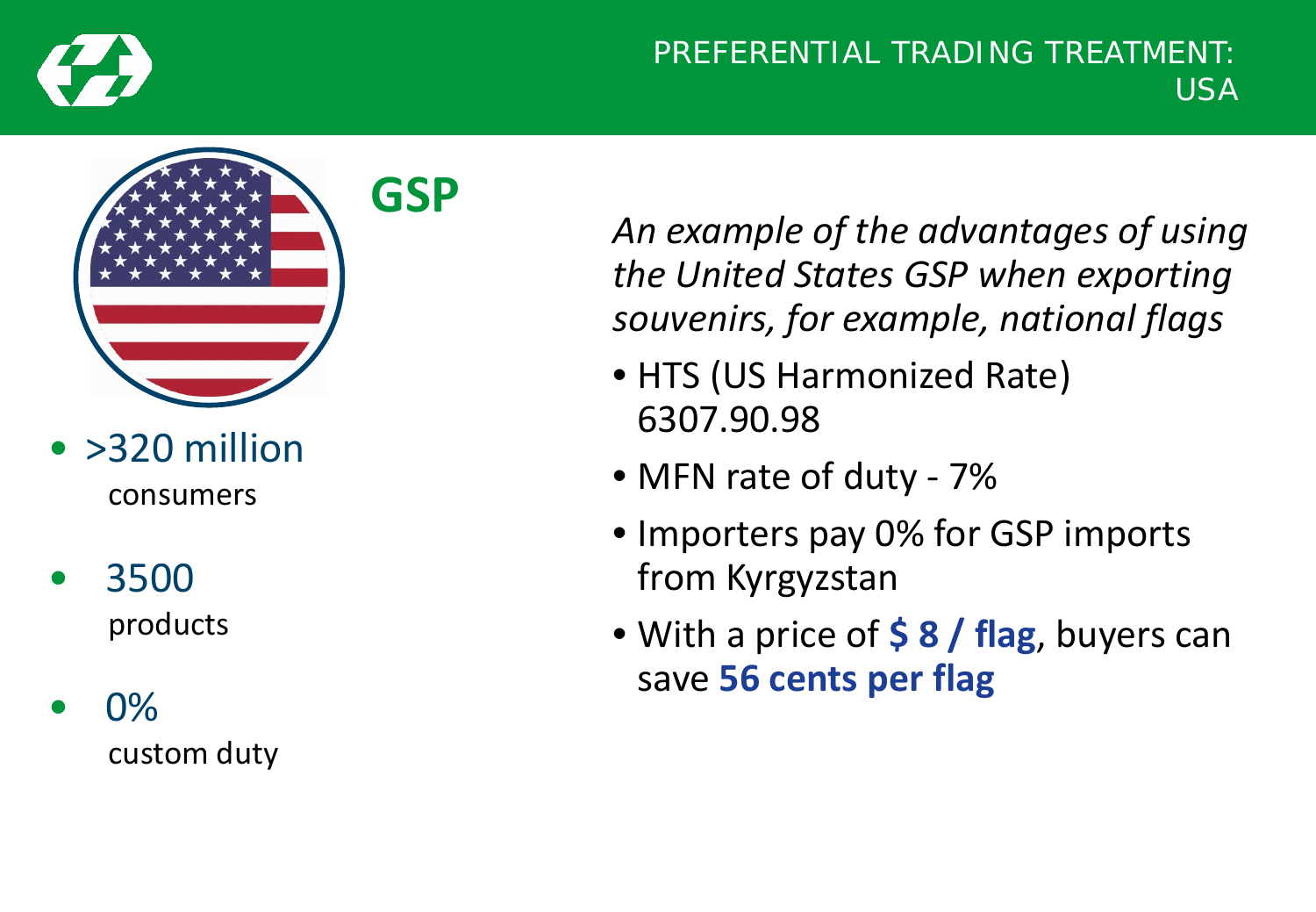

## Trade information (export.gov.kg)

- Analysis and collection of information on target export markets;
- Providing information on business service providers for manufacturers and exporters;
- Provision of basic consulting services for the supply of products to the countries of the EAEU, EU, PRC, etc .;
- Providing information on access to finance, international exhibitions and other export issues;
- Conducting "Export Caravan" in all regions of the country.

## Export development

- Providing information on experts implementing international standards;
- Primary advice on labeling and packaging of goods;
- Advice on the development of export strategies in the framework of the program "Your Personal Export Agent";
- Conducting seminars on the development of companies and products.

#### Export promotion

- Organization of participation of manufacturers and exporters in international exhibitions;
- Organization of internal and external trade missions